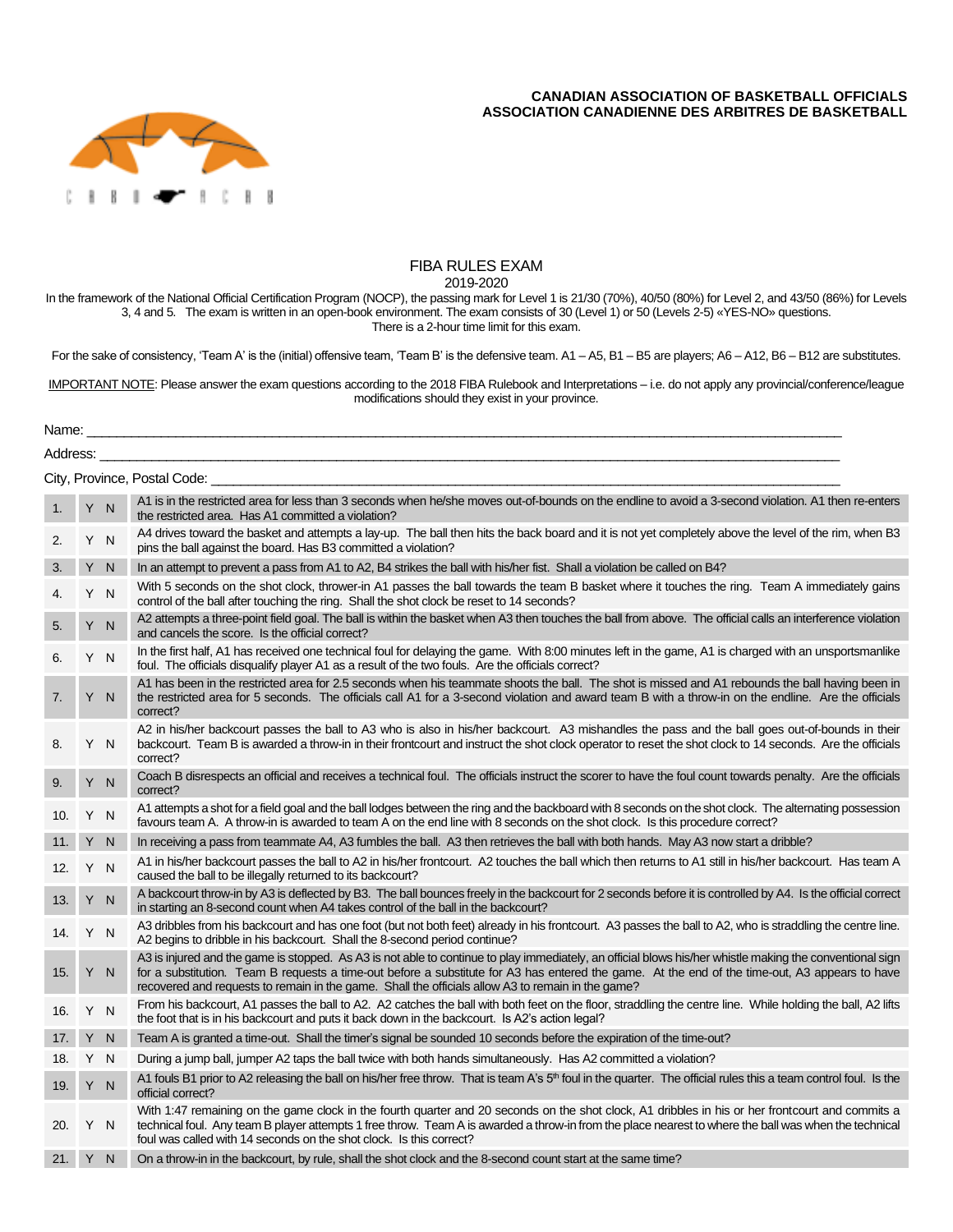| 22. | Y N |              | In an attempt to establish an initial legal guarding position, B1 steps in front of dribbler A4. B1 is facing A4 and has both feet on the floor. Within a<br>fraction of a second, A4 then contacts B1 and both players go to the floor. The official rules that B1 did not give dribbler A4 enough time to avoid<br>contact and calls B1 for a blocking foul. Is the official correct?                                                                                                                                                                                                                    |  |
|-----|-----|--------------|------------------------------------------------------------------------------------------------------------------------------------------------------------------------------------------------------------------------------------------------------------------------------------------------------------------------------------------------------------------------------------------------------------------------------------------------------------------------------------------------------------------------------------------------------------------------------------------------------------|--|
| 23. | Y   | N            | A1 and B1 are both airborne and both players have two hands firmly on the ball. A1 and B1 land on the playing court but when A1 lands, he steps on<br>the sideline. The official determines that A1 caused the ball to go out of bounds and awards team B a throw-in. Is this correct?                                                                                                                                                                                                                                                                                                                     |  |
| 24. | Y N |              | A1's throw-in from team A's frontcourt is deflected by B3 toward team A's backcourt. While the ball is still in the frontcourt, A2 touches the ball and the<br>ball then goes into team A's backcourt where it is recovered by A4. Is this a violation for illegally returning the ball to the backcourt?                                                                                                                                                                                                                                                                                                  |  |
| 25. |     | Y N          | A1 commits an unsportsmanlike foul on B1 during the interval of play between the first and second quarter. B1 shall attempt 2 free throws with no line-<br>up, before the start of the second quarter. Shall the game be resumed with a throw-in from the throw-in line in team B's frontcourt with 14 seconds on<br>the shot clock?                                                                                                                                                                                                                                                                       |  |
| 26. | Y N |              | On a try for goal, the ball is resting on the ring when defensive player B1 touches the basket. Has an interference violation occurred?                                                                                                                                                                                                                                                                                                                                                                                                                                                                    |  |
| 27. | Y   | N            | During the jump ball, jumper A1 taps the ball directly out of bounds. Team B is awarded a throw-in from their front court with 14 seconds on the shot<br>clock. Is this correct?                                                                                                                                                                                                                                                                                                                                                                                                                           |  |
| 28. |     | Y N          | During free throws, must the two free-throw rebound places nearest to the basket be occupied by the defensive team?                                                                                                                                                                                                                                                                                                                                                                                                                                                                                        |  |
| 29. |     | Y N          | A1's try for goal is in the air when the horn sounds to end the period. The ball is then touched on its upward flight and then enters the basket. Shall<br>the try for goal count?                                                                                                                                                                                                                                                                                                                                                                                                                         |  |
| 30. |     | Y N          | With 1:20 remaining on the game clock in the fourth quarter, team A is entitled to a throw-in. Before handing the ball to thrower-in A1, the official shows<br>the warning signal for an illegal boundary line crossing. After that, B1 moves his hand towards A1 over the boundary line before the ball has been<br>thrown-in over the boundary line. Shall the officials charge a technical foul to B1?                                                                                                                                                                                                  |  |
| 31. |     | Y N          | A1 is awarded one free throw. While A1's free throw is in flight, a double personal foul is charged and then A1 steps over the free throw line before<br>the ball touches the ring. The official charges the fouls and resumes play using the alternating possession procedure. Is the official correct?                                                                                                                                                                                                                                                                                                   |  |
| 32. |     | Y N          | A4 and B4 start fighting on the playing court. A6 and team A manager enter the playing court and actively get involved in the fight. After the officials<br>charge all the applicable disqualifying fouls, shall any team B player(s) attempt 4 free throws, followed by a team B throw-in from the throw-in line in its<br>frontcourt with 14 seconds on the shot clock?                                                                                                                                                                                                                                  |  |
| 33. |     | Y N          | A1 in his or her backcourt attempts a fast break pass to A2 in the frontcourt. B1 jumps from the team B frontcourt, catches the ball while airborne and<br>lands straddling the centre line and then passes the ball to B3 in their backcourt. Has team B committed a violation for illegally returning the ball to its<br>backcourt?                                                                                                                                                                                                                                                                      |  |
| 34. | Y   | N            | A1 releases a try for goal. The official blows his whistle for a foul by B4. The ball hits the rim and is rolling on it when B1 bats the ball away. Is this a<br>violation?                                                                                                                                                                                                                                                                                                                                                                                                                                |  |
| 35. |     | Y N          | A6 scores a basket. After the score, the officials recognize that A6 entered the playing court illegally and is the 6th team A player on the court. The<br>officials cancel the points resulting from the A6 basket and send A6 off the court. Are the officials correct?                                                                                                                                                                                                                                                                                                                                  |  |
| 36. |     | Y N          | B1 fouls dribbler A1. This is team B's fifth foul in the quarter. After that, A1 throws the ball against B1's body. B1 is charged with a personal foul and<br>A1 is charged with a technical foul. The officials allow any team B player to attempt 1 free throw with no line-up, then have A1 attempt 2 free throws<br>and allow the game to continue as after any last free throw. Are the officials correct?                                                                                                                                                                                            |  |
| 37. |     | Y N          | B3 claps his hands loudly near A1 who is in the act of shooting for a field goal. The field goal is unsuccessful. Shall B3 be charged with a technical<br>foul?                                                                                                                                                                                                                                                                                                                                                                                                                                            |  |
| 38. | Y N |              | During the pregame warmup, player A2 is charged with an unsportsmanlike foul on a team B member. Following the two free throws by team B before<br>the start of the game, the officials award a throw-in to team B at the throw-in line in their frontcourt. Is this correct?                                                                                                                                                                                                                                                                                                                              |  |
| 39. |     | Y N          | A3 scores a field goal. As soon as the ball has passed through the basket, but before the throw-in has started, B4 fouls A4. This is team B's fifth foul<br>of the quarter. A4 is awarded two free throws. Is this correct?                                                                                                                                                                                                                                                                                                                                                                                |  |
| 40. |     | Y N          | B2 commits a foul on A2 on a successful field goal. A2 then commits a technical foul. The officials count the goal by A2 and resume the game with a<br>throw-in to team B from any place behind their endline in its backcourt. Are the officials correct?                                                                                                                                                                                                                                                                                                                                                 |  |
| 41. |     | Y N          | With 18 seconds remaining on the shot clock, A1 dribbles in the team A frontcourt when B1 taps the ball out of bounds. The officials cannot agree on<br>who was the last player to touch the ball. A jump ball situation is called, and the alternating possession throw-in is awarded to team A with 14 seconds<br>on the shot clock. Is this correct?                                                                                                                                                                                                                                                    |  |
| 42. |     | Y N          | A1 is driving to the basket when B1 falls backwards on the playing court without contact between these players. A warning for such action has already<br>been communicated to the team B players through the team B head coach. Shall B1 be charged with a technical foul?                                                                                                                                                                                                                                                                                                                                 |  |
| 43. | Y.  | N            | While progressing down the court, A3 jumps and gains control of a pass from A1 while both feet are off the floor. A3 lands on his/her right foot, then<br>jumps off the right foot and lands with both feet simultaneously in coming to a stop. May A3 now pivot with either foot?                                                                                                                                                                                                                                                                                                                         |  |
| 44. | Y.  | N            | A1 is dribbling in team A's backcourt when coach A commits a technical foul. Then, A1 and B1 commit technical fouls. The officials award one shot<br>to any team B player and play resumes with a team A throw-in. Is this correct?                                                                                                                                                                                                                                                                                                                                                                        |  |
| 45. | Y.  | N            | A2 passes the ball from the 3-point field goal area and the ball is touched by A4 in team A's 3-point field goal area before it enters the basket. Shall<br>the officials award team A with 3 points?                                                                                                                                                                                                                                                                                                                                                                                                      |  |
| 46. |     | Y N          | On A1's last free throw, after the ball has touched the ring and still has the possibility to enter the basket, B1 reaches through the basket from below<br>and touches the ball. The officials award A1 one point for B1's violation for touching the ball illegally and assess a technical foul to B1. Is this correct?                                                                                                                                                                                                                                                                                  |  |
| 47. | Y   | N            | B3 fouls A3. This is team B's fifth foul in the quarter. A3 is awarded 2 free throws. After the first successful free throw, B4 erroneously takes the ball<br>and passes the ball in from the endline to B1. With 18 seconds on the shot clock, B1 dribbles in his frontcourt when the error of not having the A3<br>second free throw executed is recognised. The officials stop the game immediately, permit A3 to attempt his/her second free throw with no line-up,<br>and resume the game with a team B throw-in from the place nearest to where the game was interrupted. Is this procedure correct? |  |
| 48. | Y   | <sub>N</sub> | B1 commits an unsportsmanlike foul against A1 on a successful field goal. A1 then commits a technical foul. The officials rule that A1's field goal<br>counts and the foul penalties for the unsportsmanlike and the technical foul cancel each other and resume the game with a throw-in at any place from<br>the endline as after any successful field goal. Are the officials correct?                                                                                                                                                                                                                  |  |
| 49. | Y.  | <sub>N</sub> | A1 scores a basket. A fight erupts between A4 and B5 and substitutes A10, B10, and B11 leave their respective team bench area. A4 and B5 are<br>disqualified. A10, B10, and B11 are also disqualified for leaving the team bench area. Shall play resume with an alternating possession throw-in?                                                                                                                                                                                                                                                                                                          |  |
| 50. |     | Y N          | With 1:02 remaining on the game clock in the fourth quarter and with the score A 83 – B 80, the ball has left A1's hands on a throw-in, when B2 contacts<br>A2 in a different area of the playing court to where the throw-in is administered. B2 is charged with an unsportsmanlike foul on A2. Is this correct?                                                                                                                                                                                                                                                                                          |  |